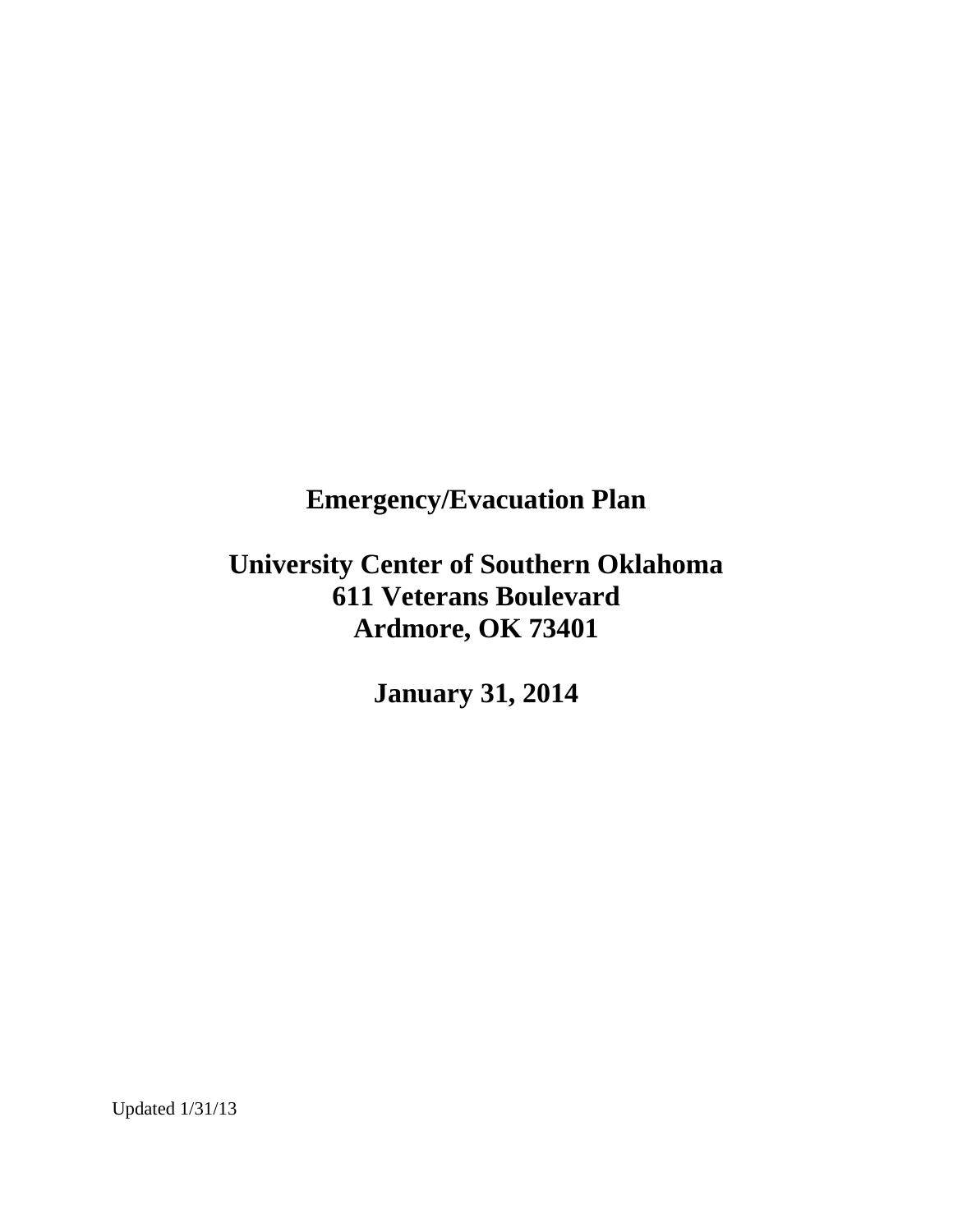# **Emergency/Evacuation Plan Table of Contents**

### Types of Emergencies

| <b>CEMED AT CHID AMORE</b> |  |  |
|----------------------------|--|--|

## **GENERAL GUIDANCE**

There are certain things you can learn and do which will help you get ready for, and cope with, almost any type of emergency.

Perhaps the most basic thing to remember is to keep calm. This may mean the difference between life and death. In many disasters, people have been killed or injured needlessly because they took thoughtless actions when they should have done something else--or nothing at all just then.

In time of emergency, taking proper action may save your life. Take time to think, and then take the considered action for which the situation calls. Usually, this will be the action you have planned in advance, or the action you are instructed to take by responsible authorities.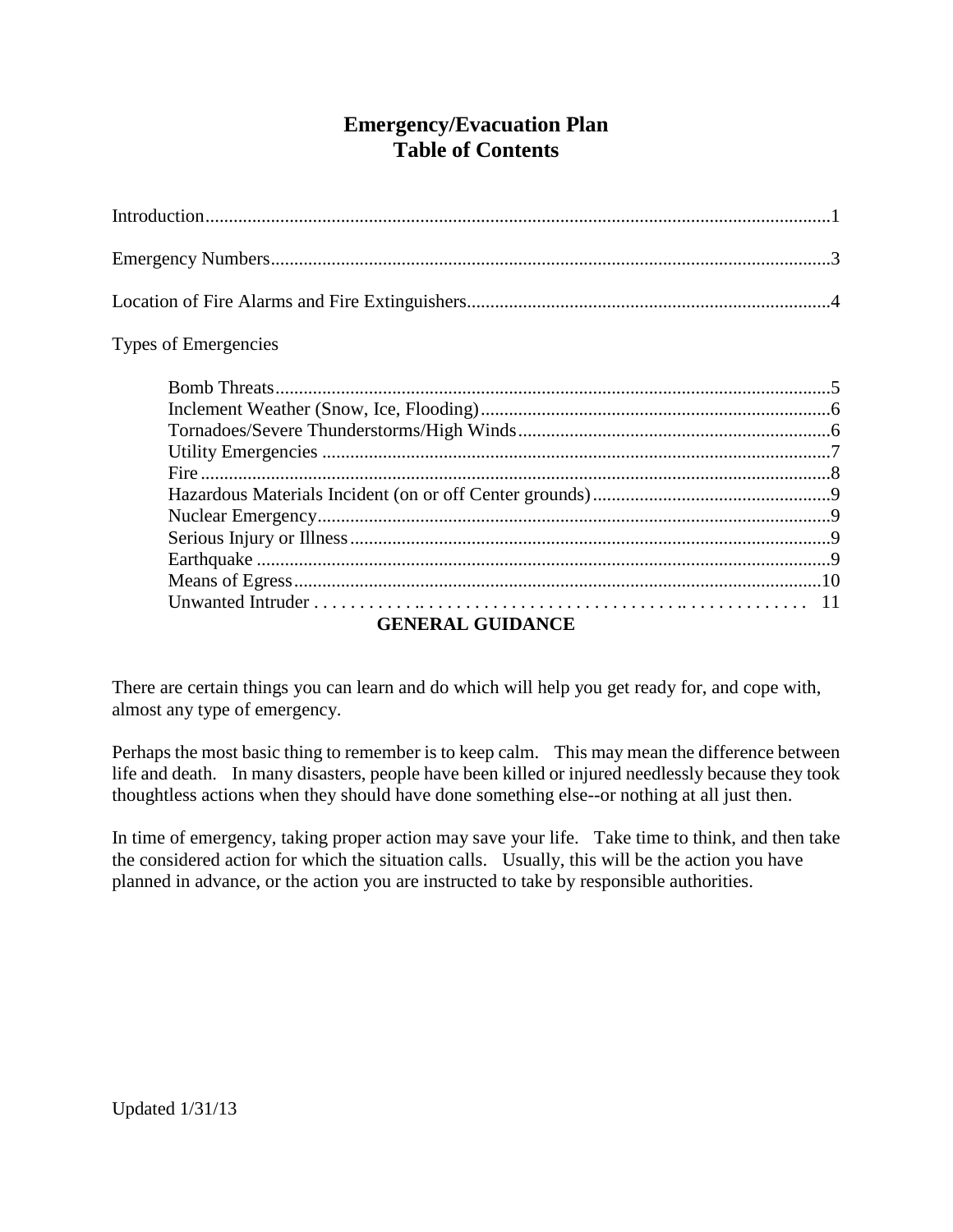## **UNIVERSITY CENTER OF SOUTHERN OKLAHOMA**

# **EMERGENCY/EVACUATION PLAN**

#### I. PURPOSE

The purpose of this emergency/evacuation plan is to clearly establish authority and responsibility for administrative actions when it becomes necessary to close the building, evacuate students and/or staff, or delay building opening because of disasters, emergencies, inclement weather, or other reasons.

#### II. AUTHORITY

The director is responsible for administering the emergency/evacuation plan. The director shall be responsible for the general supervision and welfare of the students and Center staff. The director, working with the three participating institutions, is authorized to cancel classes. In the director=s absence the assistant director is delegated this authority in consensus. The safety coordinator will establish rules, regulations, and procedures for administering and using the Center=s facilities, equipment, supplies, and staff during an emergency or disaster.

#### III. POLICY STATEMENT

If an emergency occurs when school is in session, or at other times and under circumstances that would necessitate action by Center employees or that would involve the emergency use of our facilities, supplies, or equipment, the director is authorized to initiate the emergency/evacuation plan and to take other action required to protect the interests of the Center.

- IV. LEGAL PROTECTION
- V. DIRECTOR=S GUIDELINES AND REGULATIONS
- VI. SAFETY COORDINATOR=S GUIDELINES AND REGULATIONS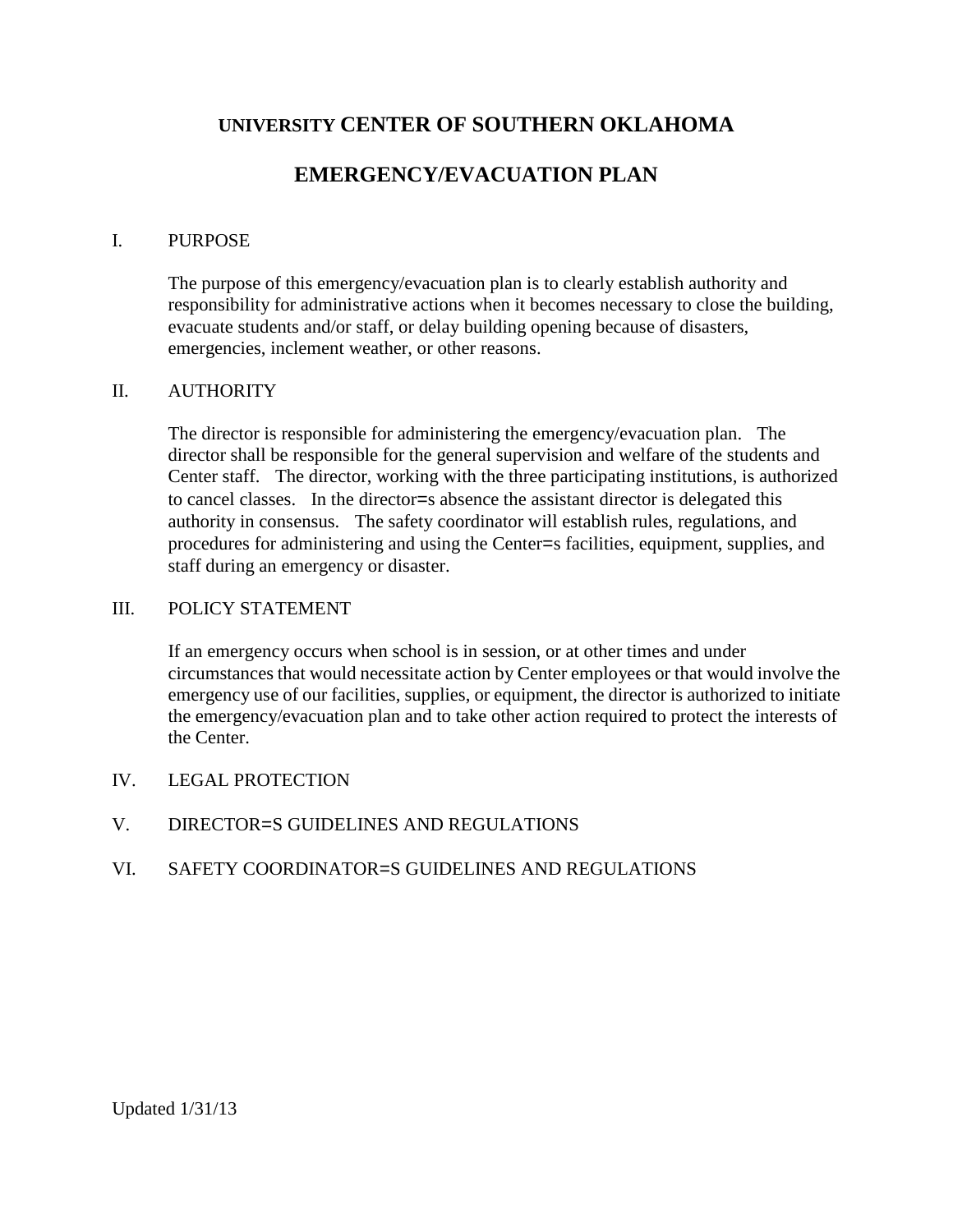## **EMERGENCY NUMBERS**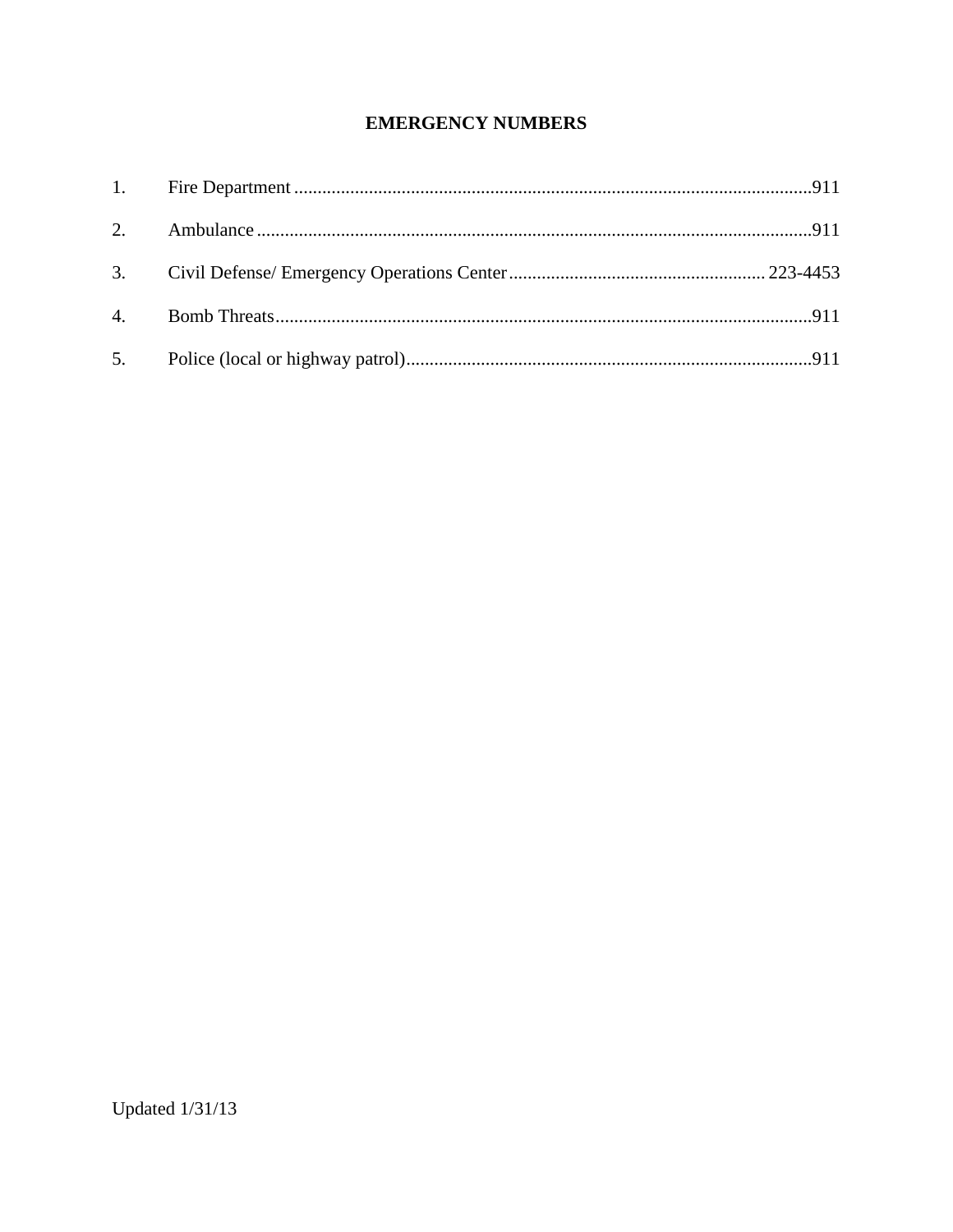#### **LOCATION OF FIRE ALARMS AND FIRE EXTINGUISHERS**

#### Fire Pull Alarms

East door (exit to faculty and staff parking lot) North door (exit to high school building) South door (front entrance to the Center building) South hallway (by counseling offices - SOSU  $\&$  ECU) Back door in library (Emergency Exit) Back door by Rooms 11 and 12 Back door in Room 8 Exit door in Conference Room Fire Extinguishers Conference Room (outside the door) Room 1 (in the hallway) Room 4 Front and back of the Room Room 5 - north door Hallway by Room 8 Room 8 at back of room Library entrance Back door by Rooms 11 and 12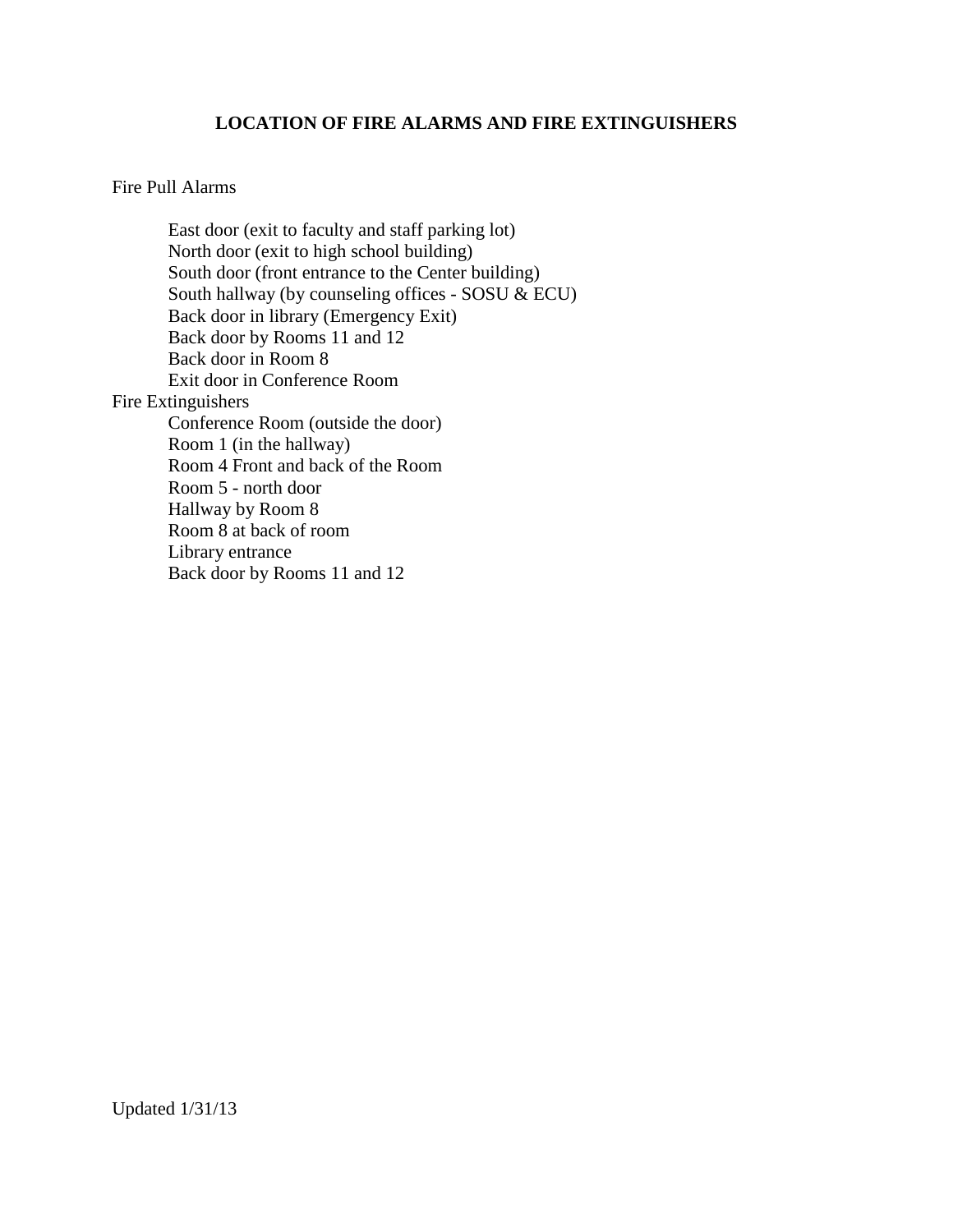#### **TYPES OF EMERGENCIES**

#### I. **BOMB THREATS**

- A. Get as much detail as possible about the bomb and its location. Request more data by expressing a desire to save lives. Ask the caller:
	- 1. Exact location of bomb
	- 2. Time set for detonation
	- 3. What it looks like
	- 4. What the explosive is
	- 5. Did You place the bomb
	- 6. Why did you place the bomb
- B. In case of bomb threat warnings:
	- 1. Immediately call director or safety coordinator. If necessary, the director or safety coordinator will call the police and fire departments.
	- 2. Have a copy of the floor plans available.
	- 3. A decision by the administration must be made about whether to evacuate the building.
- C. In case of actual bomb discovery in the building or on the grounds:
	- 1. Evacuate the building immediately to at least 500 feet.
	- 2. Do not handle or move the bomb or touch anything suspicious.
	- 3. Have first aid kit available.
- D. If evacuation is made, consider:
	- 1. Experience has shown that bombs are often placed near exits or in rooms or closets near exits; therefore, inspect exits first and identify alternate evacuation routes.
	- 2. The administration and library staff should make visual checks of the offices and library and report anything unusual. Do not touch anything suspicious.
	- 3. When necessary, instructors will be responsible for keeping count of their students.
- E. A Bomb Threat Report should be completed for purposes of investigation. (Appendix B)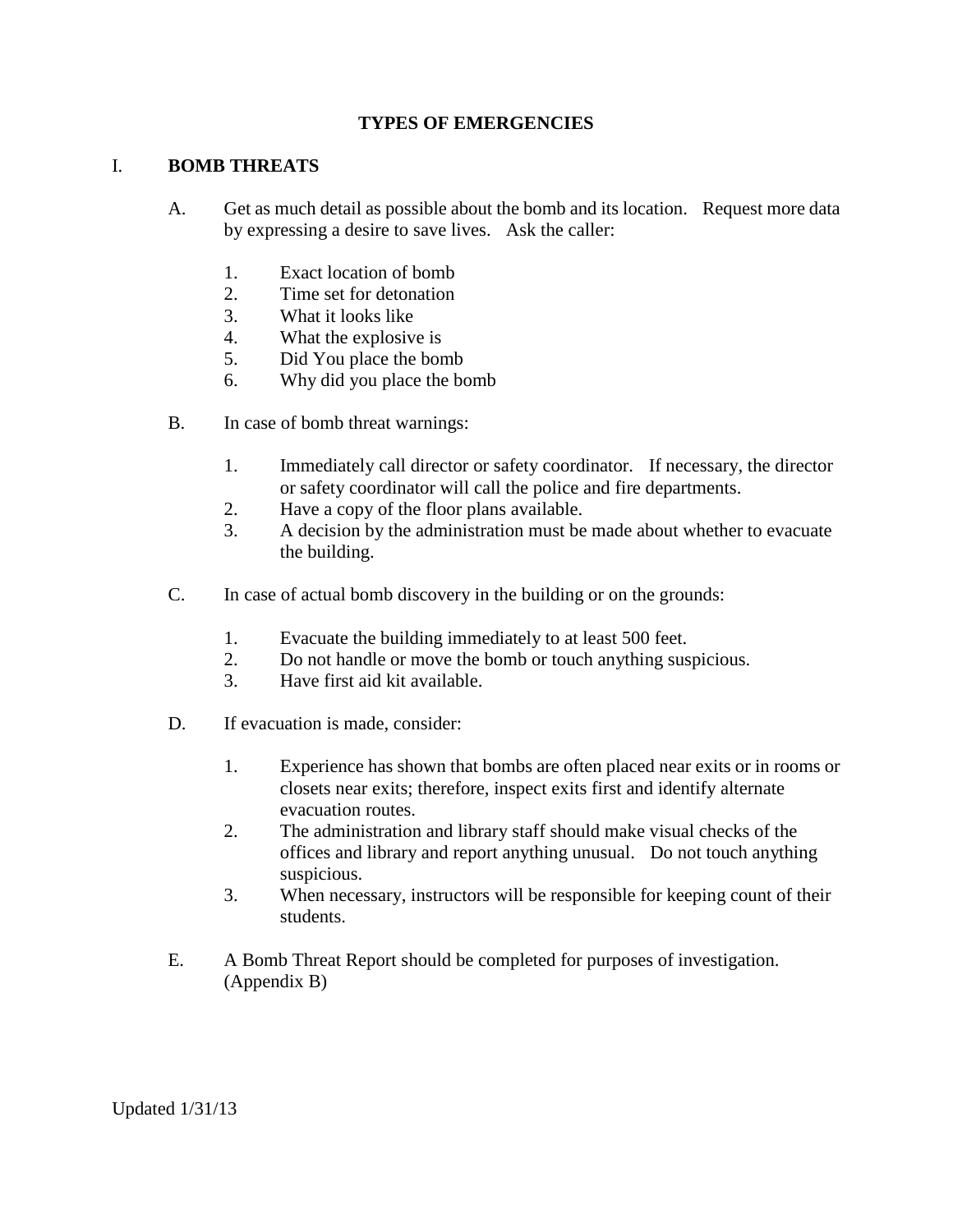#### II. **INCLEMENT WEATHER (SNOW, ICE, FLOODING)**

- A. Procedures for emergency closings.
	- 1. The director, in conference with the three participating institutions, will decide whether to delay the opening or to close the building. If the decision is for a delayed opening or cancellation, the director will notify the radio and TV stations concerning the Center building. All school cancellations will be reported by the institution.
	- 2. The director shall develop a system for notifying Center employees about cancellations or delays.
	- 3. Personnel should consult the Center Employee Policy Manual concerning emergency leave.

### III. **TORNADOES/SEVERE THUNDERSTORMS/HIGH WINDS**

- A. Tornadoes and extreme winds cause loss of life and great property damage throughout to United States. The Ardmore area is not immune to these conditions. The Center administrators and safety coordinator should know the areas where protection is available. Designated storm shelters include: the workroom, and hall area going in to the front offices, small office at end of hall area in front office, the hallway by the director=s office, room 10, ECO, faculty, and advisement offices,(exclude the far right office in the corner of the advisement area) room 6R, and small bathrooms on north hallway adjacent to room 6R, bathrooms by room 7, room 9, women=s restroom by room 11 . Just remember to pick a room with no outside walls.
- B. Tornado characteristics
	- 1. Majority occur from April through June.
	- 2. Most likely to occur in mid-afternoon, from 3:00 to 7:00 p.m.
	- 3. Direction and movement is predominantly from the southwest to the northeast.
	- 4. Length of path averages four miles, but some have exceeded 100 miles.
	- 5. Width of path averages 300 to 400 yards, but may reach one mile.
- C. Safety areas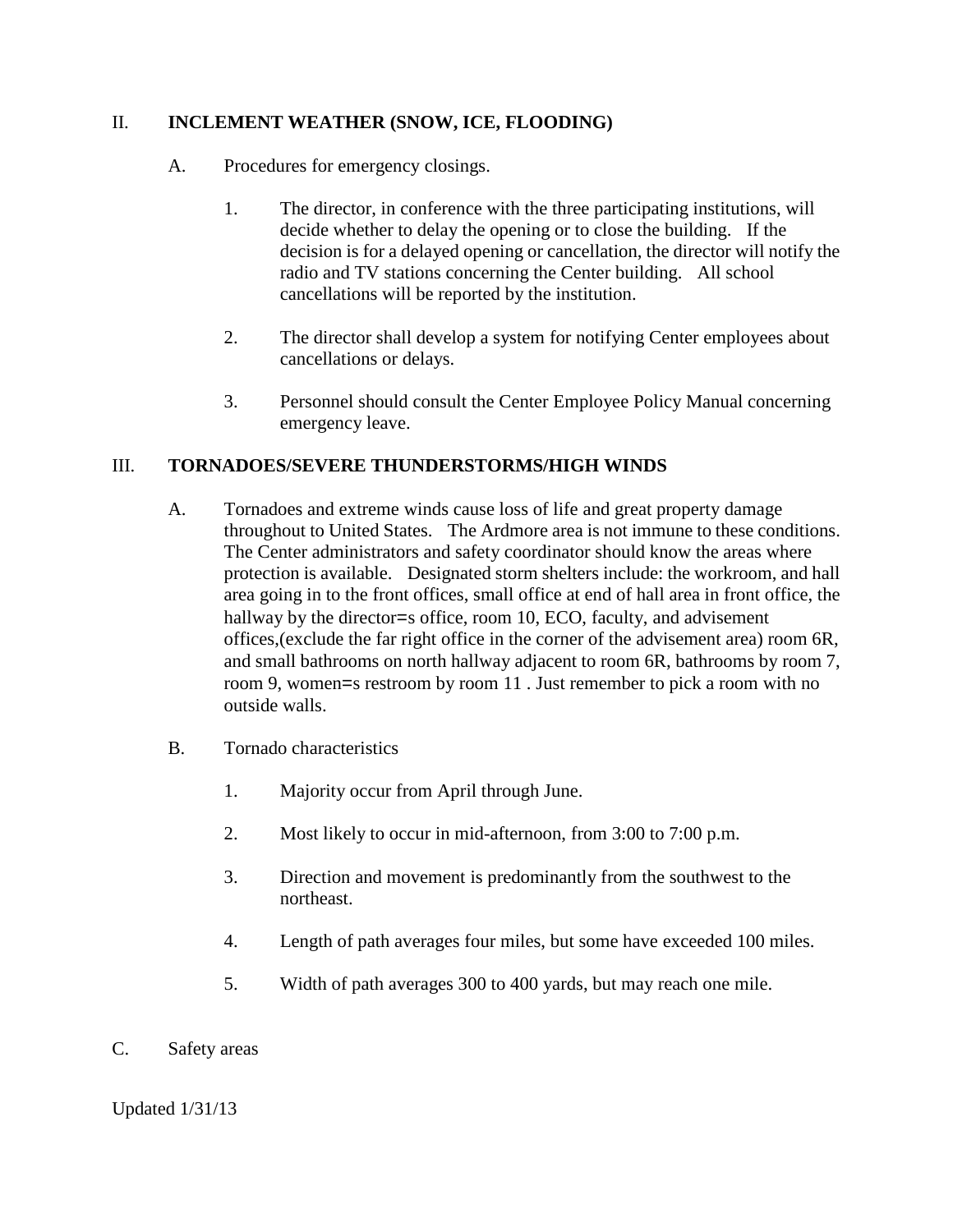- 1. Evacuate any portable buildings that could be on the site.
- 2. Avoid the following, if possible:
	- a. Areas where roofs are likely to be blown off.
	- b. Windward edges (usually south and west).
	- c. Portions with overhangs on the windward side.
	- d. South and west areas of the building.
	- e. Corridors that may become wind tunnels (doors opening to the south and west).
	- f. Locations with windows facing the likely storm direction.
	- g. Areas with load bearing walls
	- h. Large open areas (student lounges or some classrooms).
- 3. Consider the following areas for safety.
	- a. Interior spaces (avoid areas with large spans).
	- b. Corridors that open to east and north.
	- c. Sit face down, draw your knees up under you, and cover the back of your head with your hands.
- 4. Center staff should always advise students and faculty to stay in the designated areas until the weather is calm, however, we cannot force anyone to stay in the building.
- IV **UTILITY EMERGENCIES** Power outages are usually of short duration and do not pose a major problem. As a precaution, battery-operated flashlights will be kept in each administrative and library office and periodically checked.
	- A. General power outage (during freezing weather).
		- 1. Determine duration of outage.
		- 2. The director will decide if building should be closed.
		- 3. Conserve building heat.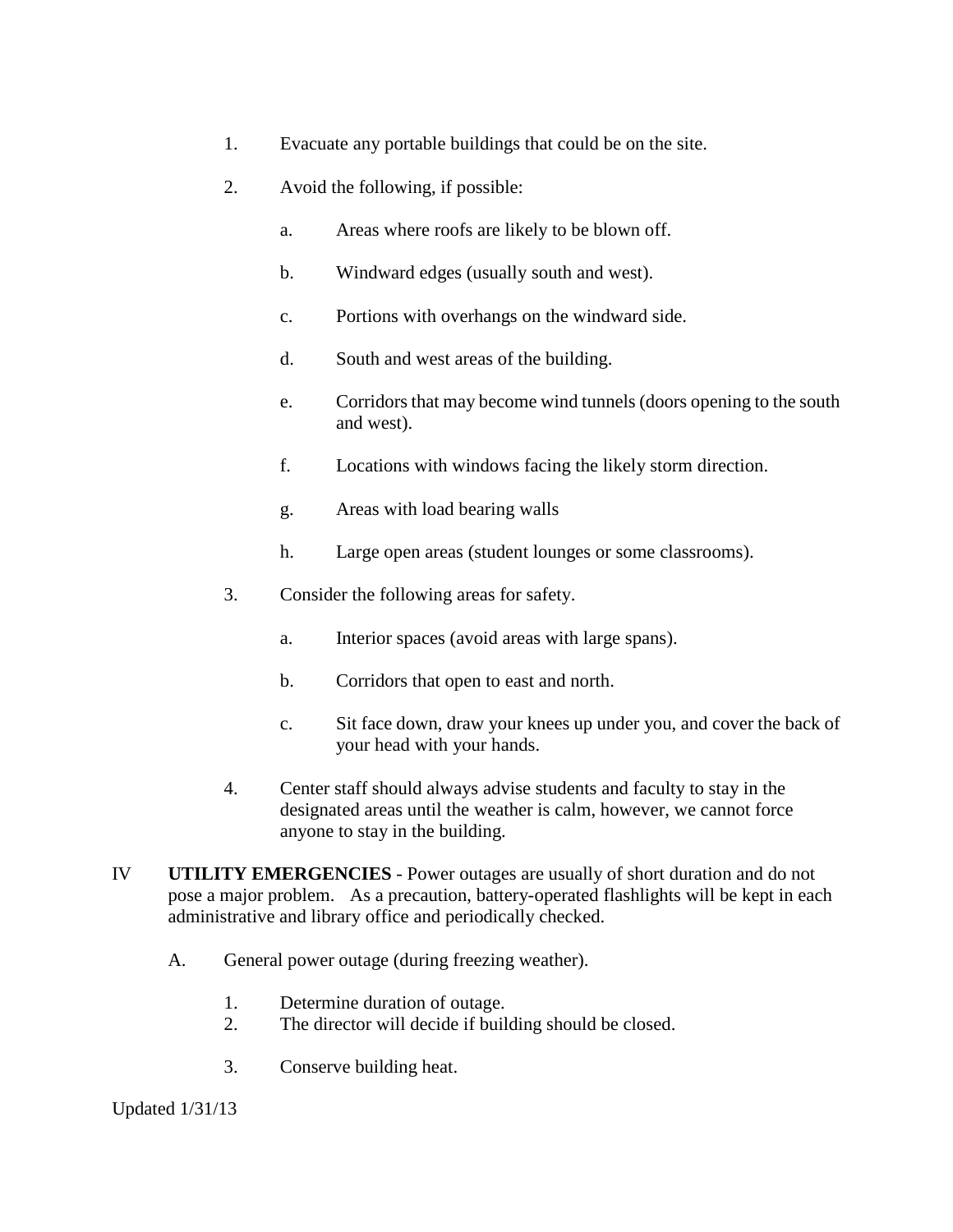- B. General power outage (mild weather).
	- 1. Determine duration of outage.
	- 2. The director will decide if building should be closed.
	- 3. Turn off all switches.
- C. Gas line break.
	- 1. Clear the area immediately (evacuate building, if necessary).
	- 2. Call 911 for notification of fire and police departments.
	- 3. Call emergency number for the gas company.
	- 4. Inform director and/or safety coordinator.
	- 5. Leave all switches and other electrical apparatus as is. Do not create sparks.
- D. Water main breaks.
	- 1. Call city office.
	- 2. Inform custodial staff.
	- 3. Inform director and/or safety coordinator.
- E. General telephone outage.
	- 1. Notify telephone company.
	- 2. Notify director and/or safety coordinator.
- V. **FIRE** (also consult Fire Safety Plan in this manual)
	- A. Sound alarm.
	- B. Evacuate building
	- C. Call 911
	- D. Account for all employees and students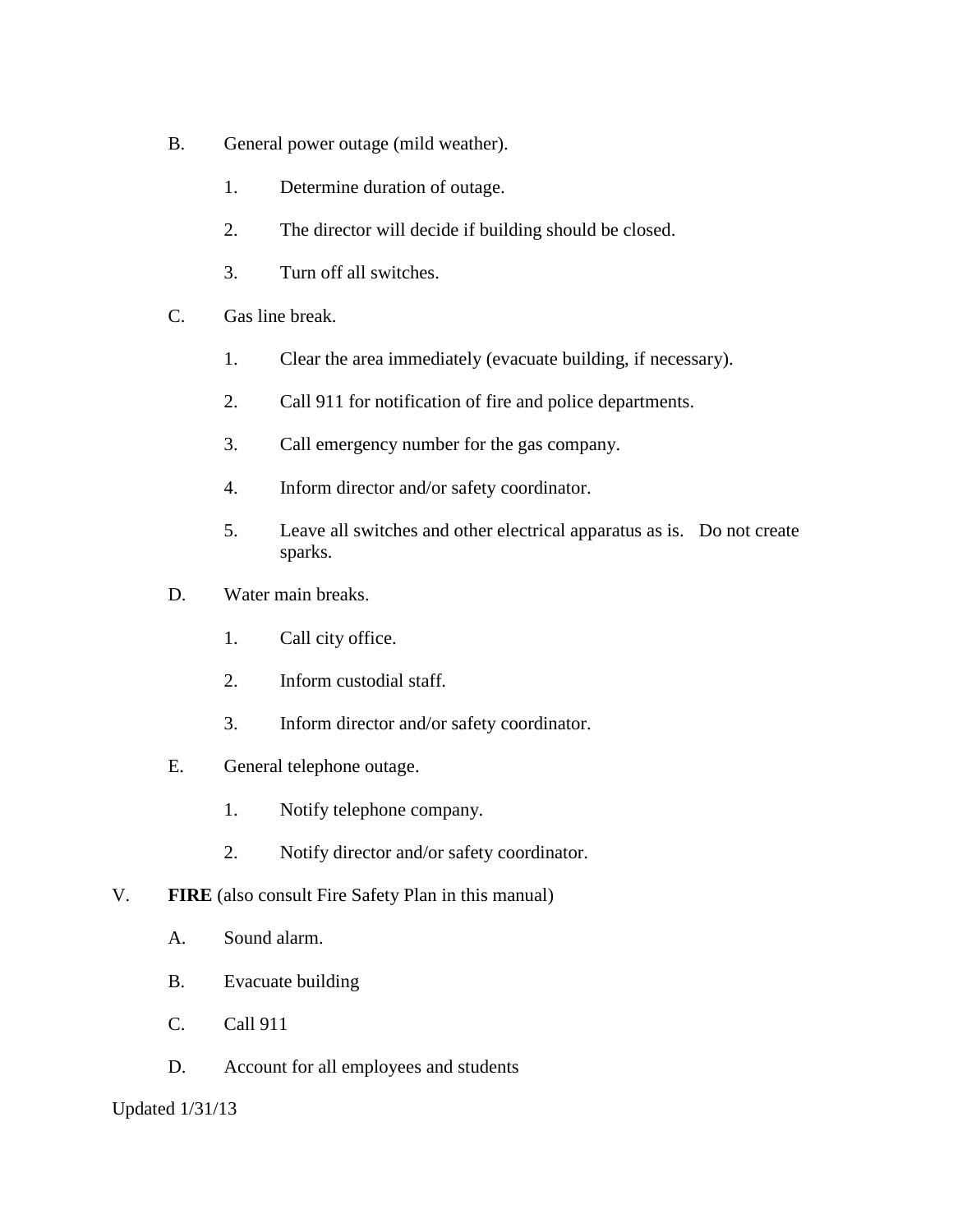- E. Employees and custodians should be trained in proper use of fire extinguisher.
- II **HAZARDOUS MATERIALS INCIDENT** (ON OR OFF CENTER GROUNDS). (Also consult Hazard Communication Plan in this manual - Also consult Appendix A-Situation Report)
	- A. Determine the need to evacuate employees and students from the building.
	- B. Determine the need to evacuate employees and students from the grounds.
	- C. Move crosswind, if necessary, to evacuate the area--never directly with or against the wind, which may be carrying fumes.
	- D. Notify police and fire department (911).

### VII. **NUCLEAR EMERGENCY**: THE CENTER WILL FOLLOW THE COUNTY EMERGENCY MANAGEMENT PLAN.

#### VIII. **SERIOUS INJURY OR ILLNESS**

- A. For serious injury or illness, call 911.
- B. Contact next of kin (spouse, parent, etc.)
- C. Report the incident to the director and the safety coordinator.

### IX. **EARTHQUAKE**

An earthquake will probably occur without warning; therefore, no suggestions are given for warning, but instructions should be given regarding precautions to be taken.

- A. If indoors.
	- 1. Keep calm and briefly assess the situation before acting.
	- 2. Stay inside, move away from windows, shelves and heavy objects and furniture that may fall. Take cover under a table or desk, in a corner or in a strong doorway.
	- 3. In hall, stairways, or other areas where no cover is available, move to the interior wall, kneel with your back to the wall; place your head close to your knees; cover the sides of your head with elbows and clasp your hands firmly behind your neck.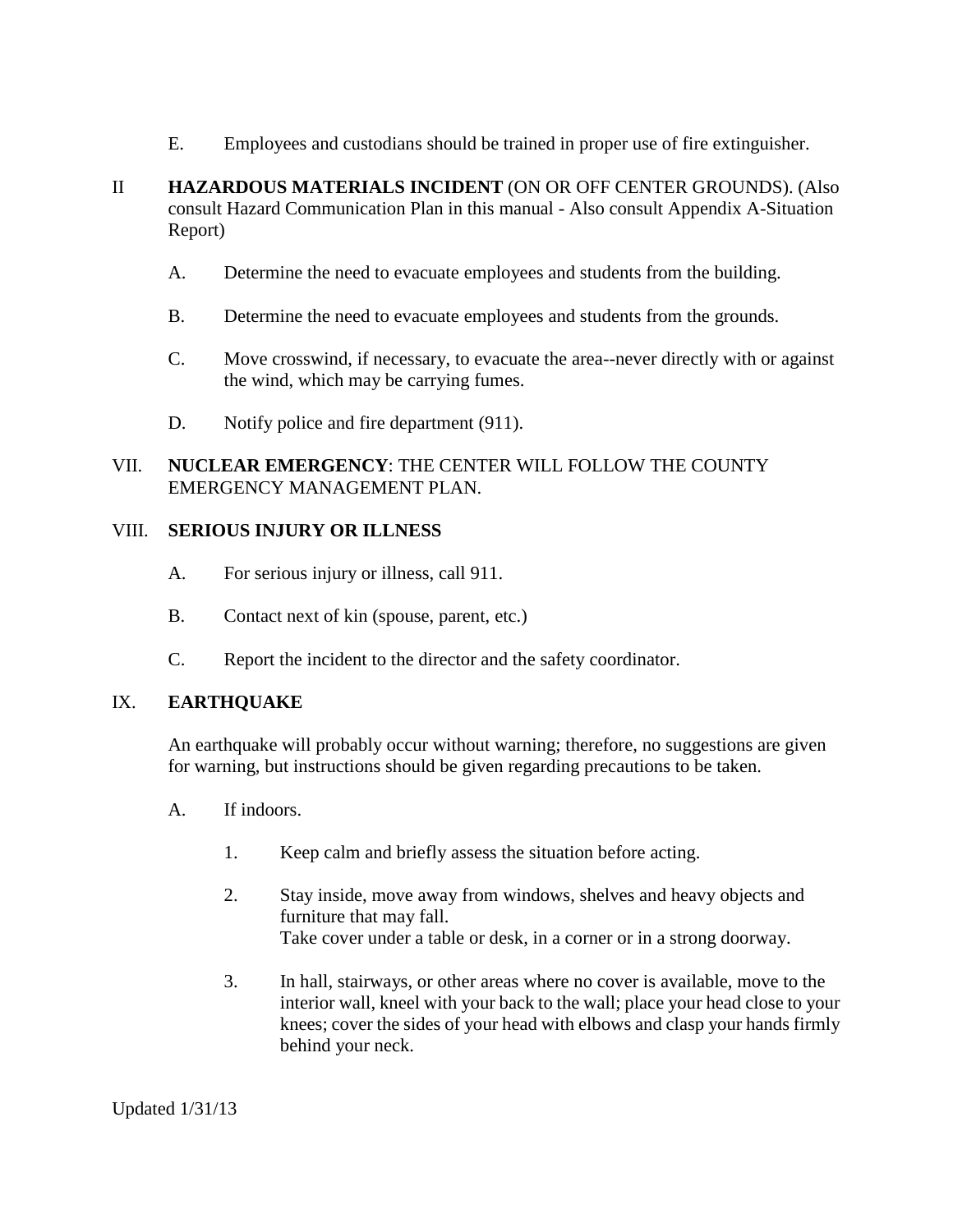- 4. In the library, immediately move away from where books and bookshelves my fall. Take cover under desks.
- 5. In the laboratories turn all burners off (if possible). Move away from shelves/tables holding chemicals. Take cover under tables away from chemicals.
- B. If outdoors.
	- 1. Keep calm and assess the situation before acting.
	- 2. Move away from the building, if possible.
	- 3. Avoid areas where falling objects are likely.
	- 4. Continue to be aware of dangers that may demand movement.
	- 5. If time does not permit the above, assume a sitting protective position.
- C. After the quake.
	- 1. Do not light fires until advised by authorities that it is safe to do so. Gas pipes may have ruptured.
	- 2. Avoid touching fallen electrical wires.
	- 3. Do not enter a building or dangerous area until it has been checked for possible damage.
	- 4. Make sure all employees and students are accounted for and report to the safety coordinator.
	- 5. Use a radio, if available, for lastest bulletins.

## X. **MEANS OF EGRESS**

Employees need a safe and efficient means of leaving the building in case of an emergency. These exists should be clearly marked with the word AEXIT@ in legible letters at least 6" high and with at least 3/4 stroke wide. The exit signs should be illuminated by internal or external means by a reliable light source. An inspection checklist for exists can be found in Appendix J.

Lock-Down Alert: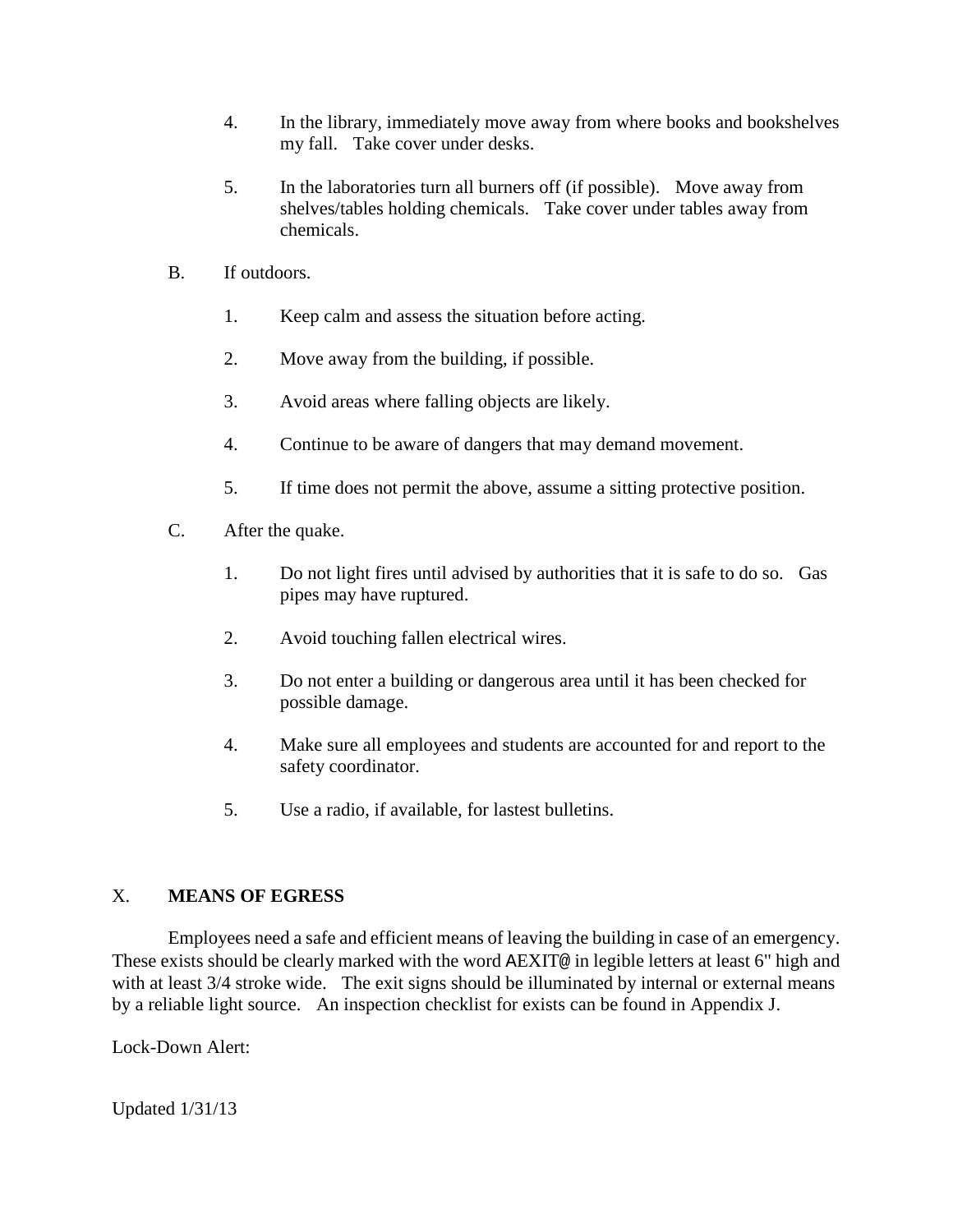#### XI. **UNWANTED INTRUDER**

The goal is to maintain calm and order not to disrupt the classroom any more than necessary.

Upon receiving a "Lock-Down Alert"

A. Immediately:

1. Close all doors, lock doors if possible, move all occupants of the room to a safe location, and make sure everyone is out of view of any hallway windows.

- 2. Close and secure any windows and if shades are available keep them closed.
	- 3. Instruct all occupants to turn cell phones to vibrate only.
	- 4. Turn off the lights in the room.

 5. Use laptops (where wireless is available) and desktop computers to access campus email.

 6. Classrooms and offices should appear secure and unoccupied from the hallway.

 7. The appointed building monitor shall secure all outside doors to the building.

8. No person should be allowed to enter or leave the room or building until the all clear signal has been received. This is because the intruder could be a faculty, staff, or student, and may pretend to seek safety in order to gain access to a room. Should imminent danger be encountered and the rooms have windows, it will be necessary for the person in charge of that room to determine if it is safer to remain in the room or flee from the building through an outside window. However, under no circumstance shall the room be evacuated through an internal hallway until the all clear signal has been received.

 9. Any person caught outside of a locked down building should secure themselves inside their personal vehicle, or leave campus by foot. Do not attempt to enter a locked-down building or classroom after an alert has been given.

- B. Modified Lock-Down:
	- 1. All exterior doors locked and no persons in or out unless cleared by the AHEC